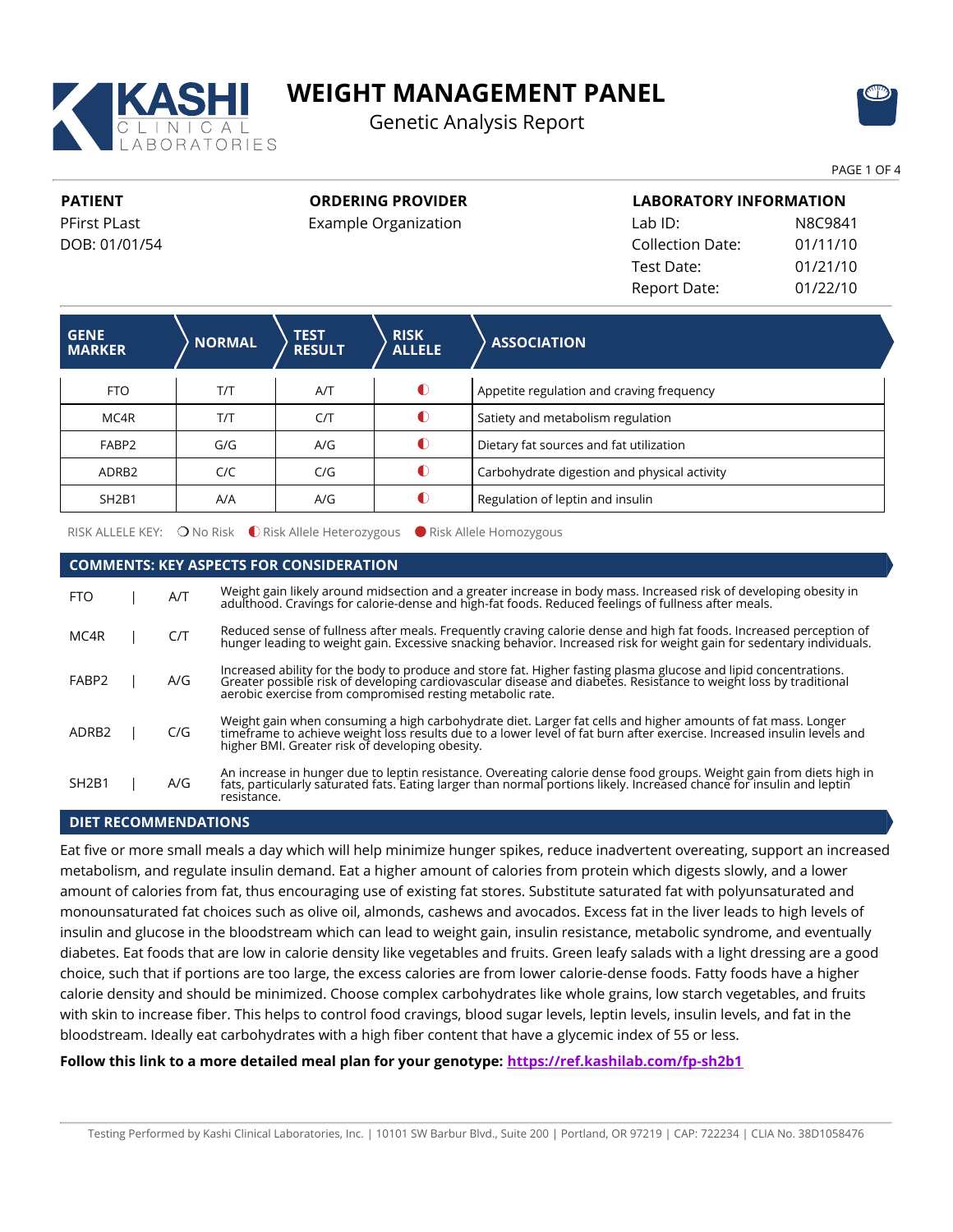

**WEIGHT MANAGEMENT PANEL**

# **EXERCISE RECOMMENDATIONS**

Regular exercise is important for how your body uses carbohydrates. **You can benefit from daily exercise at a lower intensity (50 to 70% of maximum heart rate, or HR Max%), such as brisk walking.** Starting a new exercise program may take time. Start at 20 minutes of exercise daily and work your way up to 60 minutes daily most days of the week. The more exercise you engage in the better results. As you improve your eating habits and increase your physical activity, know that results may take a little longer to achieve because of your reduced response to physical activity. High-impact aerobic exercise programs may not provide benefit for sustained weight loss with your variant alleles, however resistance training may improve fat-muscle ratios.

Please remember to buffer some time around your workout for warming up and cooling down with stretches to prevent injury and maximize exercise benefits. Consult your doctor before starting any new exercise regimen.

| Gene                       | Intensity   | <b>HR Max% / Exertion</b>                                                                   | <b>Duration / Frequency</b>                                                                                                                                    | <b>Examples</b>                                                                                                                                                |
|----------------------------|-------------|---------------------------------------------------------------------------------------------|----------------------------------------------------------------------------------------------------------------------------------------------------------------|----------------------------------------------------------------------------------------------------------------------------------------------------------------|
| MC4R                       | <b>High</b> | 80-90%<br>Feels like: out of<br>breath with muscular<br>fatigue and heavy<br>sweating       | Duration: short bursts for seconds to<br>minutes, depending on the activity<br>Frequency: depends on level of fitness<br>and time needed for rest and recovery | sprinting, running, bicycle riding<br>on hilly terrain, climbing stairs,<br>jump roping, cross-country<br>skiing, snowshoeing on an<br>incline, racquet sports |
| <b>FTO</b><br><b>SH2B1</b> | Moderate    | 70-80%<br>Feels like: slightly out<br>of breath with some<br>muscle fatigue and<br>sweating | Duration: 40-60 minutes<br>Frequency: 5- 7 days a week                                                                                                         | jogging, brisk walking, bicycle<br>riding on level ground, hiking,<br>water aerobics, swimming,<br>snowshoeing on level ground                                 |
| ADRB2<br>FABP2             | Low         | 60-70%<br>Feels like: easy<br>breathing and effort<br>with light sweating                   | Duration: 40-60 minutes<br>Frequency: daily; especially before meals<br>and the day after high, maximum and<br><b>HIIT exercises</b>                           | walking, yoga, kayaking, casual<br>bicycle riding, casual swimming,<br>rollerblading, roller skating, golf,<br>bowling, low-impact yoga                        |

## **HELPFUL DIET RECOMMENDATIONS AND TIPS LIFESTYLE RECOMMENDATIONS**

Reduce fructose and added sugars. Become an expert in hidden sugars in foods; read labels to see how much sugar is in packaged food.

Green Tea – find the flavor of green tea that you like and drink 3-5 cups a day. Green tea has been shown to influence the regulation of weight and can help with mood.

Flavonoids are a nutrient group known for antioxidant and antiinflammatory benefits. Eat 8 helpings a day of flavonoids e.g. blueberries, onions, apples, kale, nuts, seeds.

Curcumin (turmeric) can improve leptin resistance, try making curries or taking a daily supplement.

The right fats: Avoid trans fats, choose polyunsaturated fats which may help insulin secretion and support healthy glucose levels.

Mindful eating. Chew food slowly, mixing saliva with the food to help prepare it for digestion. The more chewed and wet the food is by the time you swallow, the easier it is digested and absorbed through the intestine wall. Chewing also helps stimulate release of enzymes that break down free fatty acids.

Stress Management. Research shows a distinct and strong relationship between obesity and levels of the stress hormone cortisol. Managing stress is a critical part of weight management.

Meditation has been shown to modulate the stress hormones and neurotransmitters in the brain. With balanced levels of stress chemicals there is less likely to be binge or emotional comforting eating. Meditation can last from 5-20 minutes as many times a day as you need to take a big deep breath and relax.

Sleep. Humans need sleep for rebuilding and repair of normal daily damage as well as to cement learning. Sleep also regulates hormones such as leptin. At least 7-8 hours of sleep a night will reduce leptin levels and therefore reduce night time eating. The risk of obesity significantly increases at less than 6 hours sleep per night.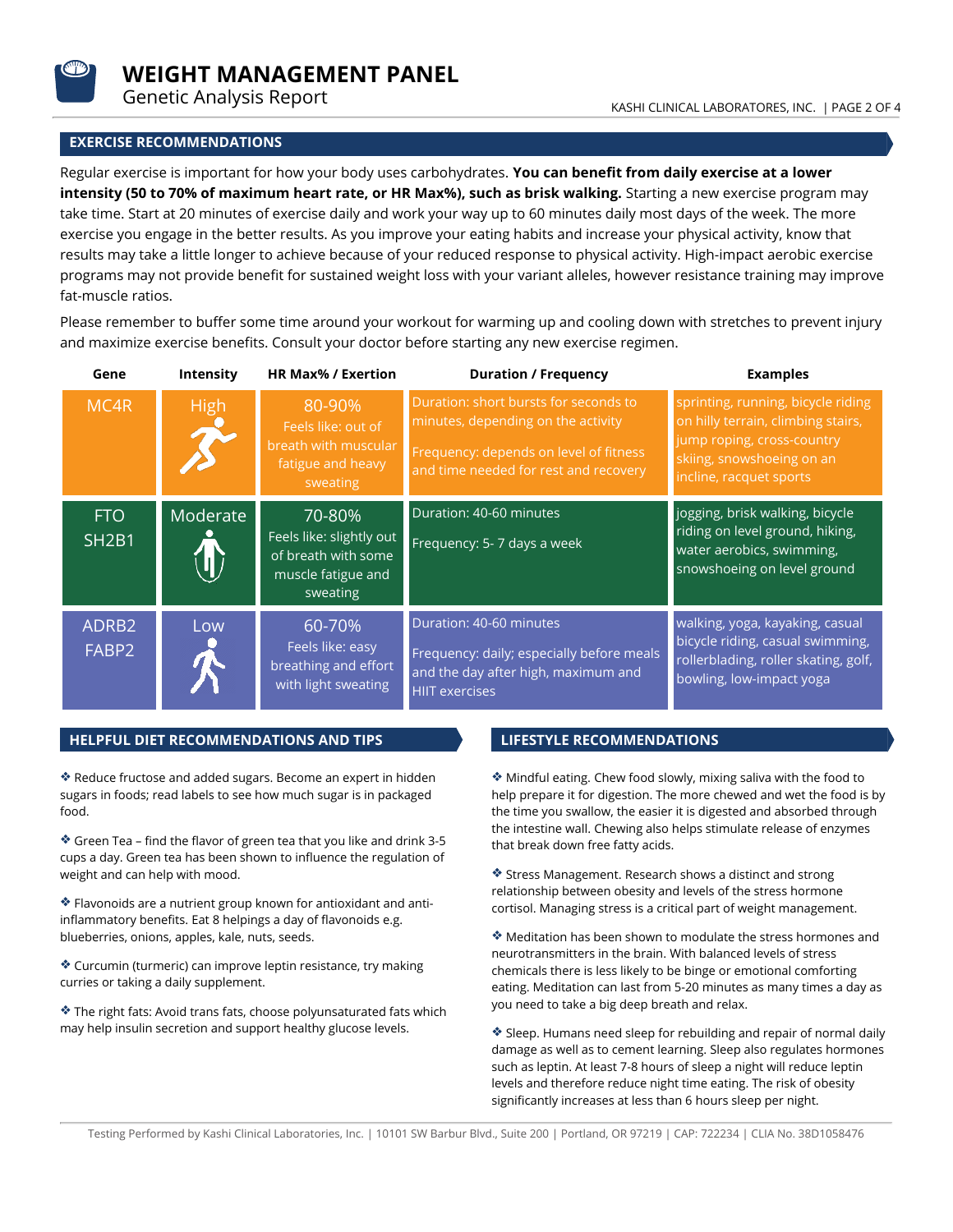

**WEIGHT MANAGEMENT PANEL**

#### **SCIENTIFIC DETAILS**

#### **FTO**

FTO, also known as the human fat-mass and obesity-associated gene, is found on chromosome 16. Discovered in 2007 it is one of the strongest genetic risk factors for obesity. Frayling et al, found a significant association between weight, Body Mass Index and the FTO risk allele in over 38,000 participants. It was determined that adults who have two copies of the risk allele weighed an average of 6.6 pounds more and had a 1.7-fold increased risk of developing obesity when compared with those not carrying a risk allele. The association has been confirmed in multiple populations of differing ethnicities. FTO carriers appear to have a higher amount of FTO expression in the brain and body which has been shown to result in an imbalance that increases the risk of becoming overweight. This risk may result in a preference for high-calorie foods or decreased feelings of satiety. It has been recently shown that individuals with this variant do respond well to dietary, physical activity, or drug based weight loss interventions.

#### **MC4R**

Melanocortin 4 Receptor refers to a gene found on chromosome 18 and the receptor that this gene creates. The MC4R is located in the hypothalamus, a region of the brain responsible for appetite (among many other functions). Mutations in and near the MC4R gene account for up to 6% of severe early-onset obesity cases, suggesting an important role for the central melanocortin system in the maintenance of normal body weight. The MC4R risk allele has been linked to obesity, diminished insulin response in the brain, altered eating behaviors, and is believed to impair MC4R function. There is a tendency for increased appetite and a preference for calorie-dense foods. However, studies in children and teens show that even though carriers of the high risk allele near MC4R are more prone to weight gain, homozygous variant carriers may be even more responsive to lifestyle modifications than non-carriers or heterozygotes.

#### **FABP2**

Fatty Acid Binding Protein 2 is the intracellular protein product of a gene found on chromosome 4. The FABP2 protein helps in fat transportation and absorption, specifically in mobilizing fat from the small intestine into circulation for downstream deposit and storage in fat cells and the liver. FABP2 variants result in increased absorption and transportation of fats in the body. This variant has also been linked to type 2 diabetes mellitus risk in certain ethnic populations. Controlling the amount and types of fat in your diet, particularly saturated fat, is important for weight management in individuals with this variant allele.

#### **ADRB2**

The Beta-2 adrenergic receptor is a gene found on chromosome 5 that codes for a receptor located on cells of various tissues including liver and fat cells. Research suggests that mutations in the ADRB2 gene may be important risk factors for the development of obesity and may affect how an individual's weight changes in response to exercise or a carbohydrate rich diet. Women in particular who have this risk allele could benefit from lower carbohydrate intake. Some studies suggest that the ADRB2 variant may lower the rate of fat metabolism during the workout recovery phase although this is currently not conclusive.

#### **SH2B1**

The Sarcoma homology 2B adaptor protein 1 refers to a gene found o n chromosome 16 *and* the protein that the gene produces. This protein is critical in maintaining the balance of insulin and leptin in the body. Insulin helps control blood sugar (glucose) and is strongly influenced by dietary fat and carbohydrate. Insulin is well known as a factor in diabetes. The hormone leptin is important in regulating appetite and the *feeling* of hunger through its impact on ghrelin, the hormone associated with initiating hunger. The body can become leptin resistant in the same way it can become insulin resistant, reducing leptin's ability to impact ghrelin production. The SH2B1 risk allele results in an altered form of the adapter protein that impairs insulin and leptin signaling resulting in increased appetite and associated weight gain. Controlling intake of fat and carbohydrate is important along with regular exercise to improve leptin signaling.

*This test detects only specific targeted genetic variations and there is a possibility that other genetic variants not detected by this test may be present. The DNA variants tested for in this report have been scientifically determined to be possible risk factors for the reported condition. The content of this report is provided for informational purposes only, not as a diagnostic tool. The report does not supersede the judgment of a qualified medical provider. This test is not a substitute for a comprehensive consideration of all factors that influence the maintenance of a healthy body. Genetic risk factors are not guarantees that you will develop a condition, and in many cases, the presence of a particular DNA variant may only play a minor role in your risk for disease, compared with environmental and lifestyle factors. This test is not FDA approved. The test's performance characteristics have been established and maintained by Kashi Clinical Laboratories under CLIA and CAP compliance.*

**Reported and Reviewed By:**

**Zahra Mehdizadeh Kashi, Ph.D., HCLD CEO and Laboratory Director**